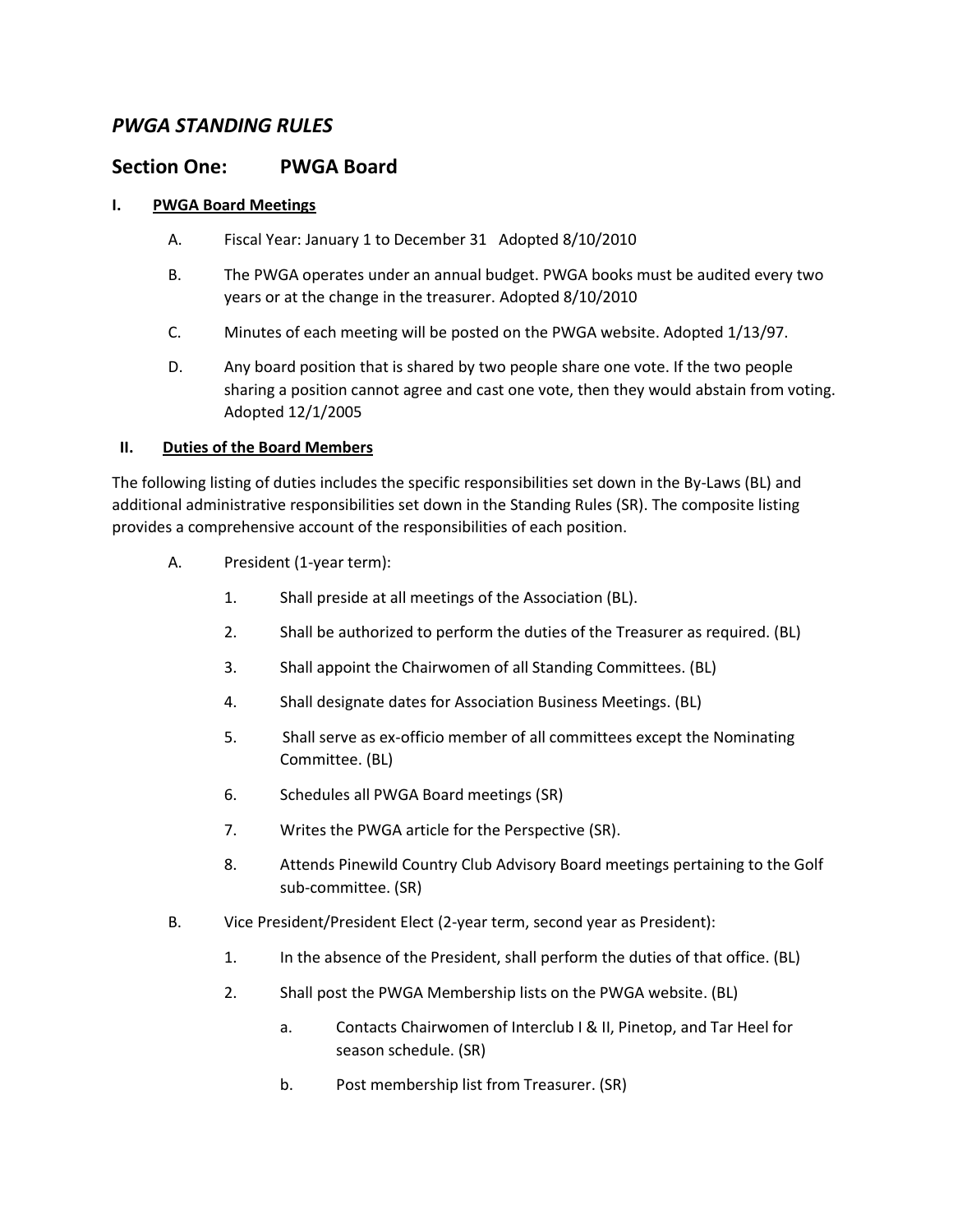- c. Post updates to Play Day Information. (SR)
- d. Post final Schedule of Events from Tournament Director. (SR)
- 3. Shall serve the second of her two-year term in the Office of President. (BL)
- 4. Appoints PWGA Committee Chairwomen for the following year. (SR)
- 5. Manages all PWGA email communications. (SR)
- C. Secretary (2-year term):
	- 1. Shall keep all records of meetings of the Association and handle correspondence. (BL)
	- 2. Shall provide copies of the minutes to Board Members as soon as possible after each meeting. (SR)
	- 3. Shall post a copy of the minutes to website. (SR) 1/13/97
	- *4.* Shall publish to the membership all standing rules and any proposed changes thereto via the website. (BL)
- D. Treasurer (2-year term):
	- 1. Shall collect and discharge funds as directed by the Association. (BL)
	- 2. Shall keep financial records belonging to the Association, which shall be open to inspection. (BL)
	- 3. Shall present itemized financial reports. (BL)
	- 4. Shall maintain Association bank accounts and sign all checks and drafts. (BL)
	- 5. Shall administer PWGA Hole-in-One money. (SR)
	- 6. Prior to the Closing Business Meeting in December, meets with the President and Vice President/President-elect, to draft the PWGA budget for the upcoming year. (SR)
	- 7. Present the annual budget at the Opening Business Meeting in March for membership approval. (BL)
	- 8. Notifies Board members when there are new PWGA members. (SR)
- E. Tournament Director(s) (1-year term):
	- 1. Shall work with Tournament Director(s) Elect and other volunteers to schedule PWGA tournament events. (BL)
	- 2. Shall establish and monitor a system to award prizes or points. (BL)
	- 3. Shall be responsible for decisions concerning questions or claims arising in PWGA tournaments. USGA rules shall apply as modified by Standing Rules. (BL)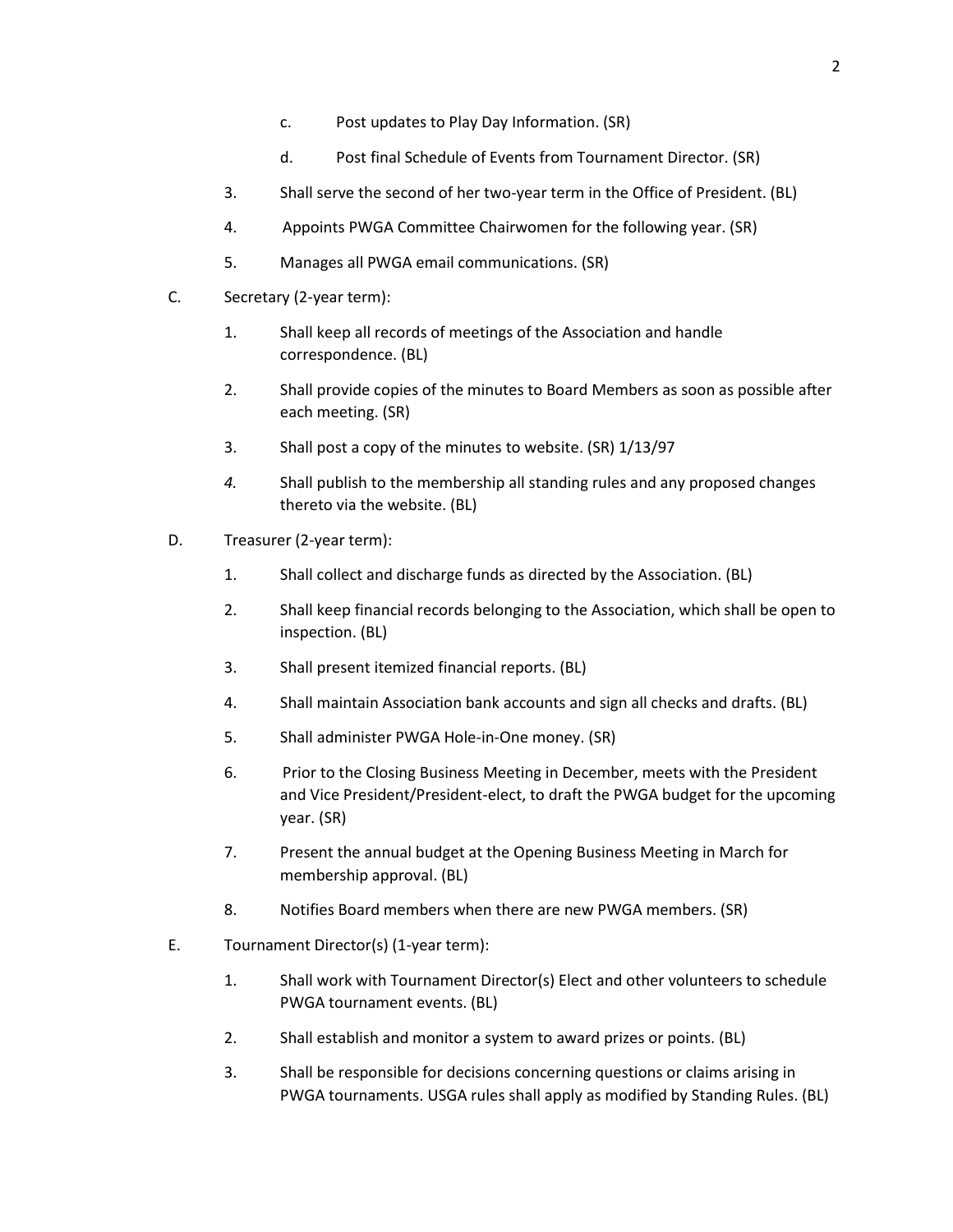- 4. Shall maintain records of all regular Tuesday play days. (SR)
- 5. Shall send regular and tournament play day results to the Publicity Chair(s) and the Vice President for publication.
- 6. Shall determine the winner of the Most Improved Player award by using the USGA formula. (SR)
- 7. Maintains all PWGA recognition plaques (i.e. Most Improved Player, NC Play Day, Course Records, etc.). (SR)
- 8. Tournament Directors will have Tuesday's scorecards in the PWGA lockbox by Saturday of the same week for the Handicap Chairperson.
- F. Tournament Director(s) Elect (2-year term, second year as Tournament Director(s)):
	- 1. Shall work with Tournament Director(s) to schedule PWGA tournament events and assist the Tournament Director(s) in all their duties. (BL)
	- 2. Shall serve the second of their two-year term in the office of Tournament Director(s). (BL)
	- 3. Attends Committee meetings for Tournament Director(s) when Tournament Director(s) are unavailable. (SR)
	- 4. Meets with Club Management to develop and schedule the upcoming year's tournaments and weekly play calendar. (SR)
- G. Social Director (2-year term):
	- 1. Shall arrange and conduct all social activities of the Association. (BL)
	- 2. Arranges both the Opening Business Meeting breakfast in March and the Closing Business Meeting breakfast in December. (SR)
	- 3. Assists committee chairwomen where needed. (SR)
- H. Members-at-Large (2-year term):
	- 1. Shall act as liaison between the general membership and the Board of Directors. (BL)
	- 2. One Member-at-Large shall serve as Liaison to the Pinewild Azalea League (PAL). (BL)
	- 3. One Member-at-Large shall serve as coordinator of New Member activities. (BL)
	- 4. Shall lend assistance to all other committees as requested. (BL)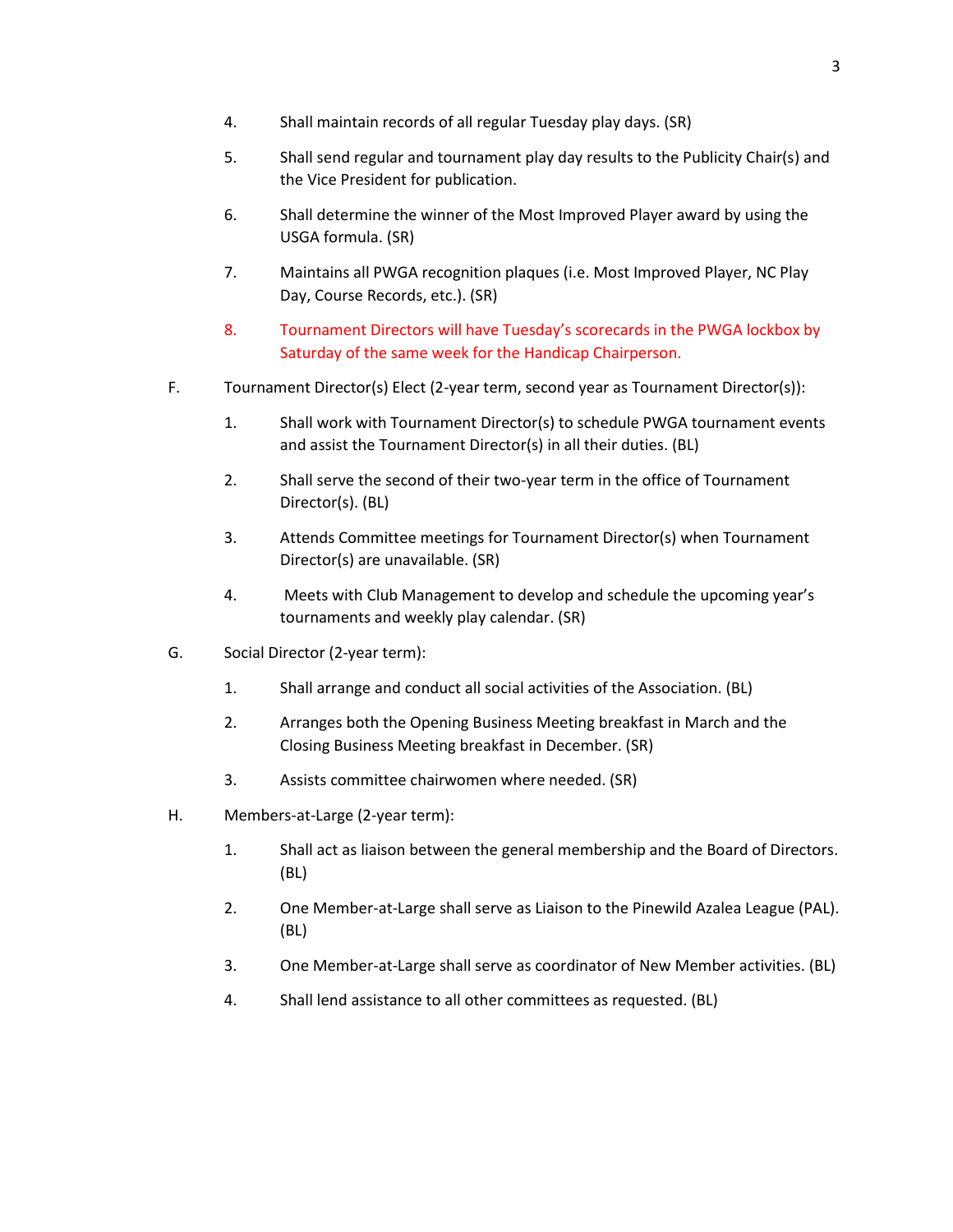### **III. Membership Dues**

January 1<sup>st</sup> through December 31st – Full amount of dues payable. All members must have dues paid including optional chip-in and hole-in-one monies by January 31 $^{\rm st}$ .

# **IV. Transfer of Records**

All outgoing officers and committee chairwomen shall meet with their counterpart incoming officers and chairwomen as soon as possible after the annual election to transfer all records and reports pertinent to their areas of responsibility. The outgoing and incoming Treasurer and Presidents shall meet together to transfer the financial records and assure that all accounts are current and correct. Adopted 3/3/97.

**V.** The President's Gift shall be no greater than \$150.00.

# **Section Two: Standing Committees**

# **I. Special Events Committees:**

- A. Whenever possible, one of the co-chairs of each event would "carry over" to a second year to give continuity to the event. Adopted 5/18/2010.
- B. All committees in preparing for a tournament will use the Tournament or Event Planner Form. Adopted 5/18/2010.
- C. Special Events Committees will adhere to the budget they are given by the Board. If additional funding is required, the request must be presented to the Board. Adopted 5/18/2010
- D. Expense Vouchers for all events should be turned into the Treasurer. Adopted 1/18/2010.
- E. If a member has to cancel after the posted deadline from a PWGA sponsored tournament AND there is a replacement(s) on the wait list who could fill the field, the member who is canceling would be refunded their money. Adopted 5/18/2010.
- F. Event directors/chairwomen are expected to attend at least one board meeting prior to their tournament. Adopted 1/18/2010.
- G. After each event, it is mandatory that the chairperson(s) write a detailed report of the event. The chairs will use the Summary Committee Report in the development of their report for the Board. Adopted 1/18/2010 and 2/23/2010.
- H. The "official" scoring responsibilities at all special events (e.g. Holly/Pines, Member/Guest, etc.) are the responsibility of the particular committee and not the tournament directors (TD's). The TD's may be asked to assist in the scoring/clarifying scoring rules. Adopted 7/1/2008.
- I. Publicity for Special Events (i.e. sign up posters, email blasts, etc.), other than "Save the Date" notices, can commence one month prior to the event. Adopted 9/21/2010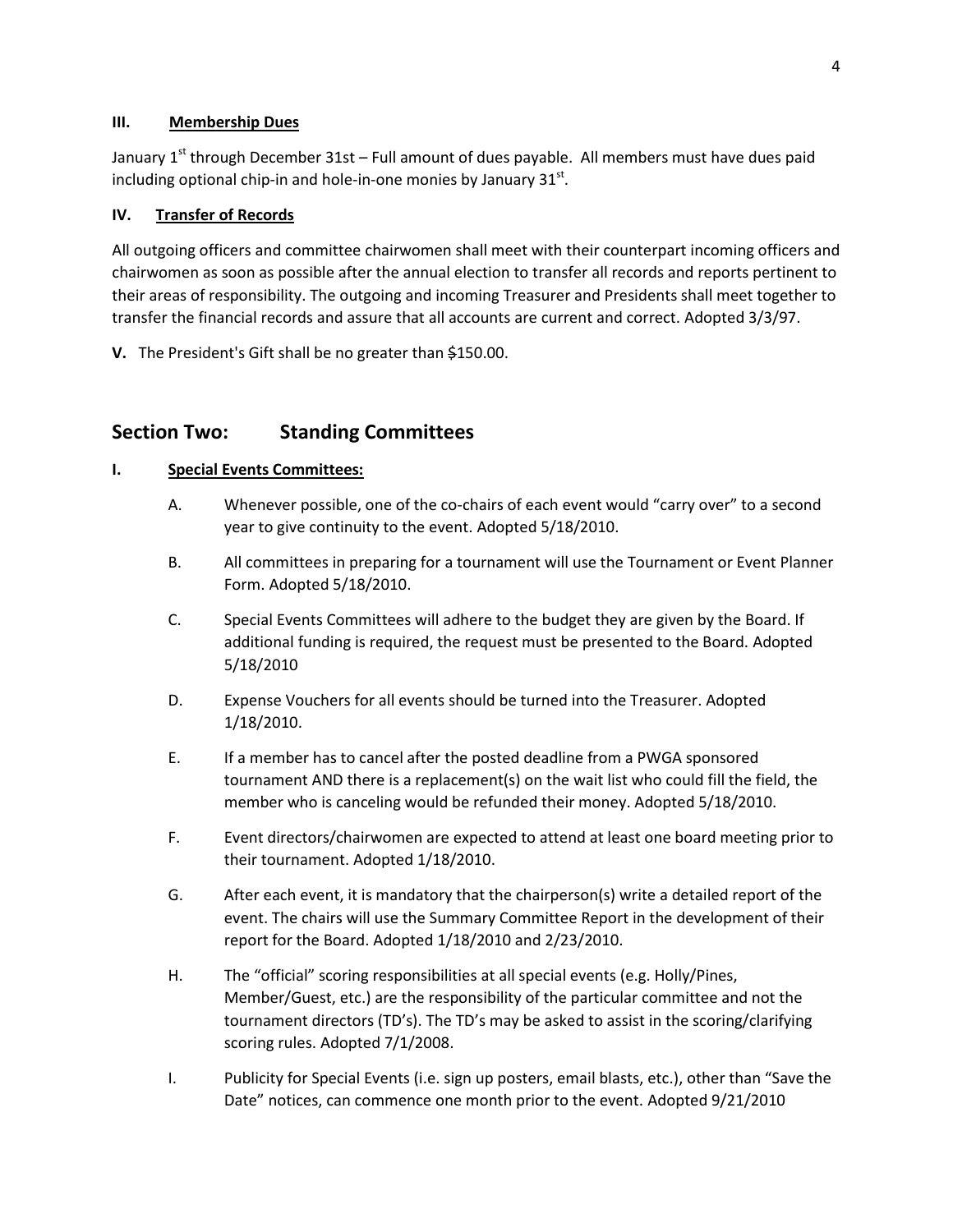#### **II. Handicap Chairwoman Job Description**

- A. Is a member of the Pinewild Country Club (PWCC) Handicap Committee.
- B. Is provided a current, up-to-date listing of all PWGA members and their email addresses.
- C. Is provided a current, up-to-date listing of the GHIN Numbers of all PWGA members.
- D. Conducts at least one audit of PWGA events/tournaments per month during the official PWGA season.

1. Audits should include a mix of tournament and event play, as established by the PWGA Board.

2. Scorecards will be collected from the PWGA Box in the ladies' locker room no later than the first Saturday after Tuesday play.

- 3. Scores are verified through the GHIN system.
- 4. Notify, by email, each player that failed to post or had errors in posting.
- 5. Notify, by email, the Head Pro at PWCC (Kyle Kirk) all the corrections required.

6. Prepare a monthly audit report and submit the report to the Co-Chairs of the PWCC Handicap Committee, Head Pro (Kyle Kirk), and PWGA President.

7. A player who fails to post on two consecutive audits will be referred to the PWCC Handicap Committee.

# **Section Three: PWGA Golf Guidelines**

### **I. Golf Year**

- A. Formal Tournament Season March  $1<sup>st</sup>$  to November 30<sup>th</sup>
- B. Informal Play Season December  $1<sup>st</sup>$  to February 28<sup>th</sup>

### **II. General Guidelines for PWGA Play**

- A. There are NO drop zones for PWGA play days and tournaments. Adopted 3/6/2007
- B. Putt out, unless you are out of the game and there is no individual score game. Adopted 3/6/2007
- C. Lift, clean and place is in effect if the entire course is "cart path only". Other situations will be individually identified on play days. Adopted 3/6/2007.
- D. Tee times will be posted by  $2:00$  p.m. on Monday. Always check the website the evening before play day for changes due to late cancellations and sign-ups. Adopted 3/6/2007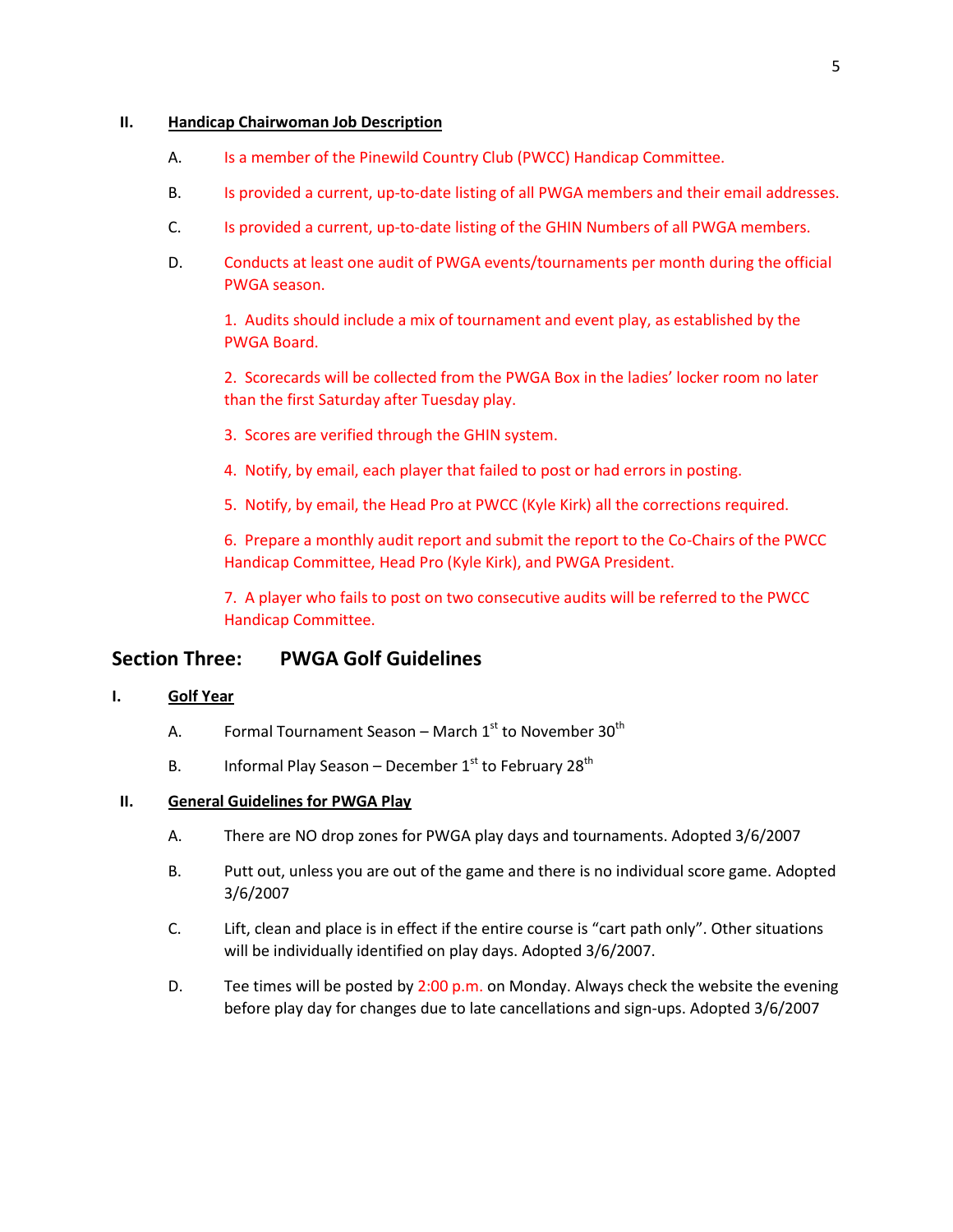- E. Scorecard Playoff Guidelines. We use the USGA Sequence for tie breakers: Adopted 4/17/2007
	- 1. Back 9 score
	- 2. Last six holes score
	- 3. Last three holes score
	- 4. Last one hole score
- F. A minimum of 20 players must complete the round for the game to be valid and points, as well as birdies, ringers and chip-ins to be awarded/recognized. Adopted 3/4/2003.
- G. Use of cell phones during PWGA play is discouraged.
- H. The PWGA may review golf course etiquette with a member if warranted.
- I. At the direction of the PWGA, the Pro Shop is not in the position to honor pairing requests.

#### **III. PWGA Regular Play**

- A. Sign up by noon on Monday.
- B. Pairings will be posted on the Pinewild Golf Club website.
- C. The Pro Shop will handle all pairings, cancellations and changes.
- D. If a PWGA member must cancel after the sign-up sheet has been taken down, the member must contact the Pro Shop and at least one person in the foursome.
- E. Points will be awarded to participants and weekly winners. The summary of points awarded to each PWGA member will be made available at the closing luncheon.

#### **IV. PWGA Tournament Play**

- A. Players must be a PWGA member to participate in PWGA events and Additional Tournament Play.
- B. Bi-monthly handicaps will be used.
- C. Forty (40) is the maximum course handicap that will be used for tournaments regardless of actual handicap index.
- D. New members must bring established handicap from prior club, or post five (5) scores in the computer to be eligible for Tuesday tournaments. Adopted 2/6/2001.
- E. If a PWGA member must cancel after the sign-up sheet has been taken down, the member must contact the event coordinator(s).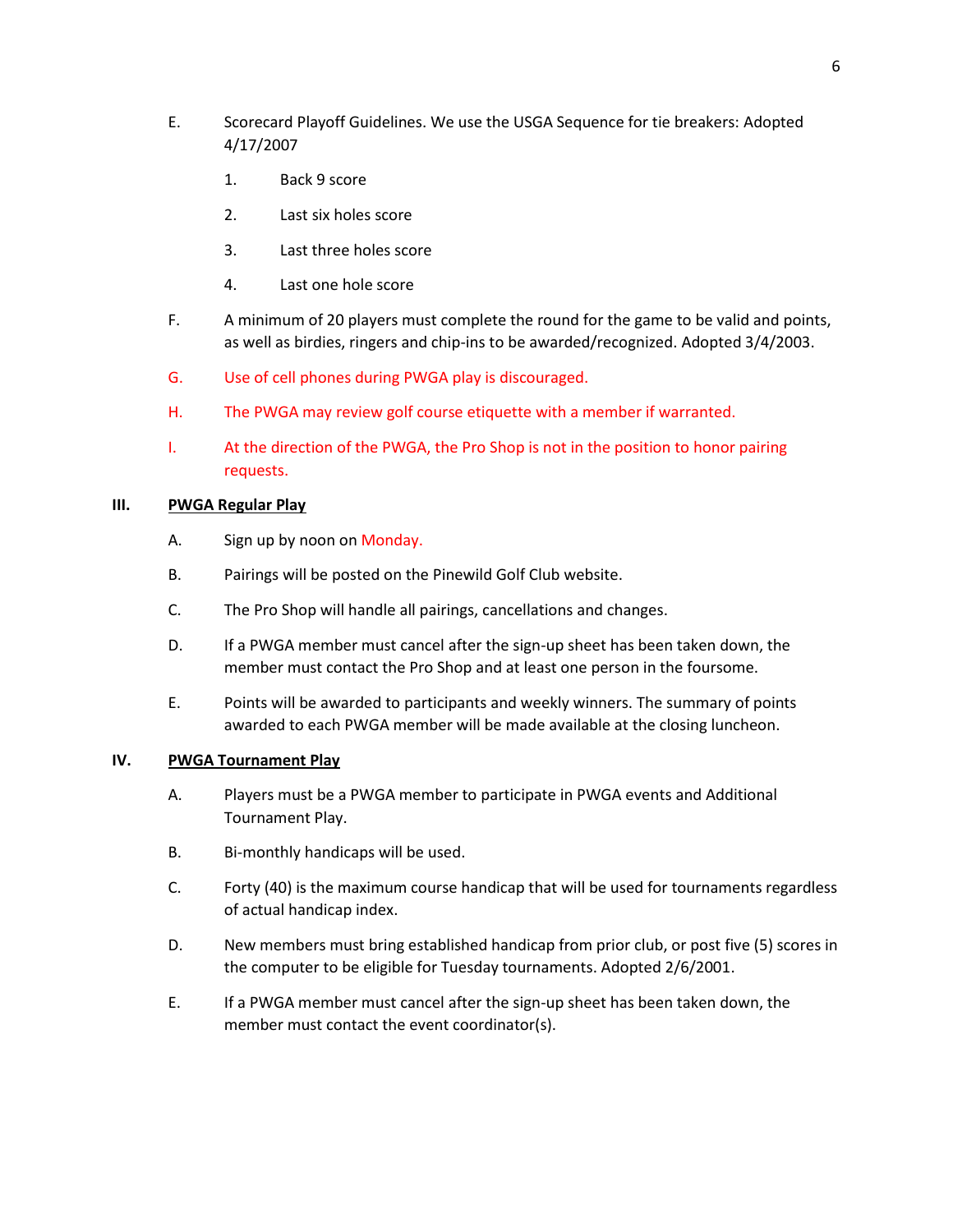# **V. Score Posting Regulations**

- A. In accordance with Pinewild's Handicap Committee club regulations, all postable scores (home and away) should be posted within 72 hours from date played or upon ones return to Pinewild Country Club.
	- 1. Failure to post within 72 hours will result in review by the Handicap Committee and the PWGA Board in accordance with procedures established by the Pinewild Handicap Committee.
	- 2. If frequent incidents of inaccurate score posting occur within the same calendar year, the individual may be declared ineligible for PWCC and PWGA supported tournament play for the remainder of that year (includes Tar Heel, Pinetop, Interclub I & II). Adopted 8/17/2006.
- B. Tar Heel Events
	- 1. Every PWGA member who participates in a Tar Heel event is responsible for posting her own score.
	- 2. Equitable stroke control (ESC) should be applied to the score.
- C. Pinetop Events
	- 1. The Pro Shop posts Pinetop scores.
	- 2. Equitable stroke control (ESC) should be applied to the score.
- D. Interclub Events
	- 1. Every PWGA member who participates in an Interclub event is responsible for posting her own score.
	- 2. The score is posted as a non-tournament round.
	- 3. For holes not completed, for posting purposes, record the score you "most likely" would have made to complete the hole. That player's score for the incomplete hole is the total of strokes (including penalty strokes) actually taken plus the number of additional strokes most likely to be required to complete the hole.

# **Section Four: PWGA Awards**

# **I. Distribution of Points**

- A. Participation Points are awarded to non-winning participants on regular Tuesday play days. They are not awarded for any special tournaments. Adopted 5/18/2010.
- B. Points are:
	- 1. Awarded on official play days for members completing 18 holes.
	- 2. Not awarded for special tournaments where prizes are planned.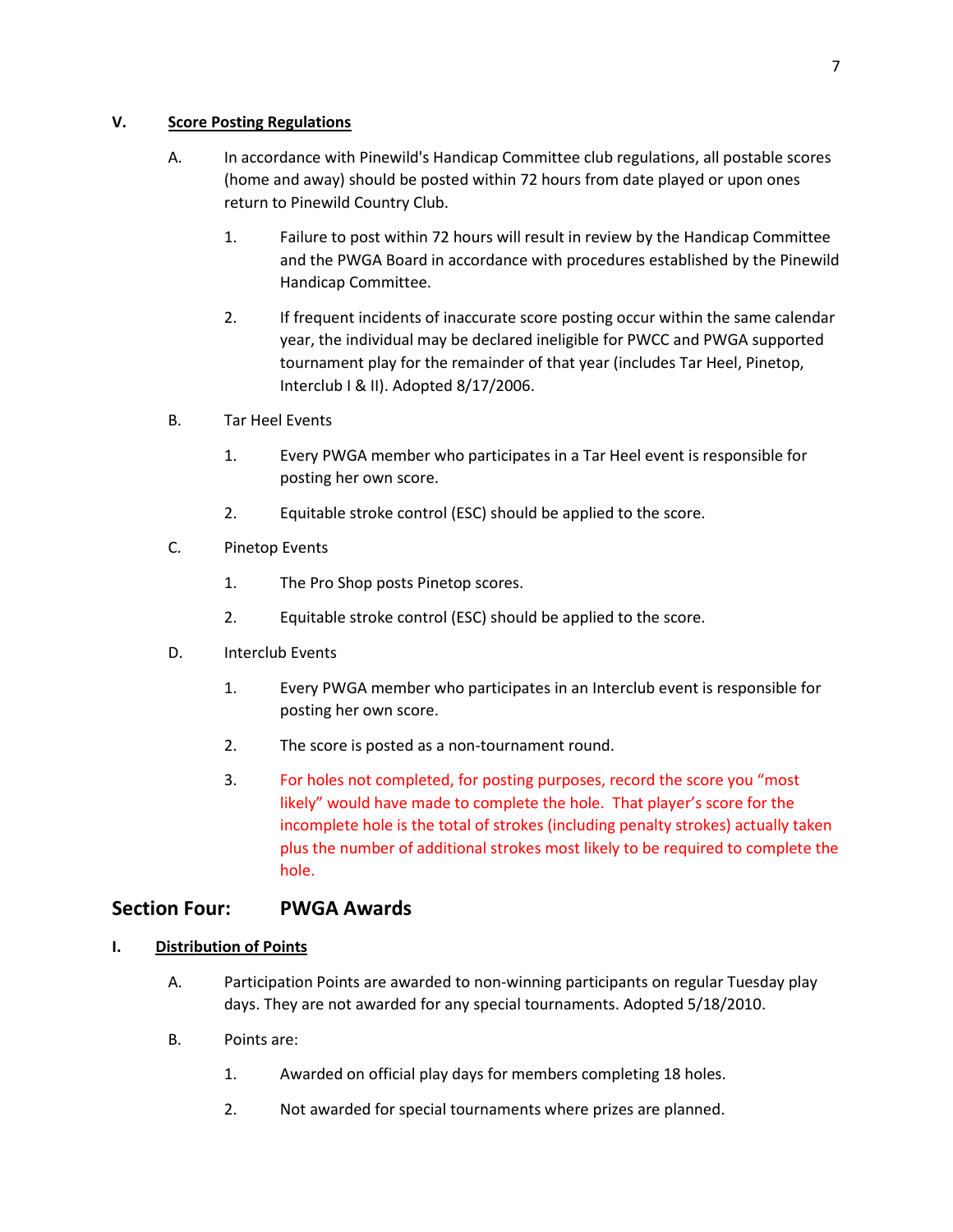3. Not awarded for tournaments where members eligible to play are limited (i.e. Tar Heel, Pinetop, Interclub).

## **II. Ringers, Birdies, Chip-Ins (R, B, CI)**

- A. R/B/CI are planned at the discretion of the presiding board. Adopted 3/4/2003.
- B. R/B/CI can be recorded for tournaments but ONLY when a player is playing her own ball. Adopted 1/18/2010.
- C. Tournament instruction sheets should specify when R/B/CI count.
- D. All birdies and chip-ins must be attested. Adopted 3/6/2007.
- E. No points, R/B/CI will be awarded if the club closes the course, or the tournament chair(s) decides not to start the game, or less than 20 people finish.
- F. Each member is responsible for recording and attesting her R/B/CI immediately after play.

#### **III. Hole in One Club**

- A. The PWGA Hole-in-One Club will run from January 1 to December 31.
- B. Any member of the PWGA Hole-in-One Club that has a hole-in-one will receive \$100 at the time the hole-in-one is accomplished.

At the end of the calendar year the remaining funds in the club will be distributed evenly among those who made a hole-in-one.

- C. A hole-in-one can be made on any day on either the Magnolia or Holly Course, but must be witnessed by at least two people, one of whom may be a spouse.
- D. Hole-in-One money will be collected at the same time as membership dues. There will be an annual fee of \$10.00.
- E. The Hole-in-One money will be administered by the treasurer and will not be co-mingled with any other PWGA monies.
- F. Anyone making a hole-in-one is to notify the Publicity Chairperson(s) who will then notify the treasurer. The treasurer will be responsible for disbursing prize money and keeping a list of all members who have a hole-in-one during the year. Adopted 1/6/2004.

#### **IV. Most Improved Player**

- A. To qualify for most improved player award(s), a minimum of forty (40) rounds must be played from March through November and the player must have been a PWGA member from the Opening to the Closing meeting.
- B. Rounds played away from Pinewild may be included in the 40 rounds.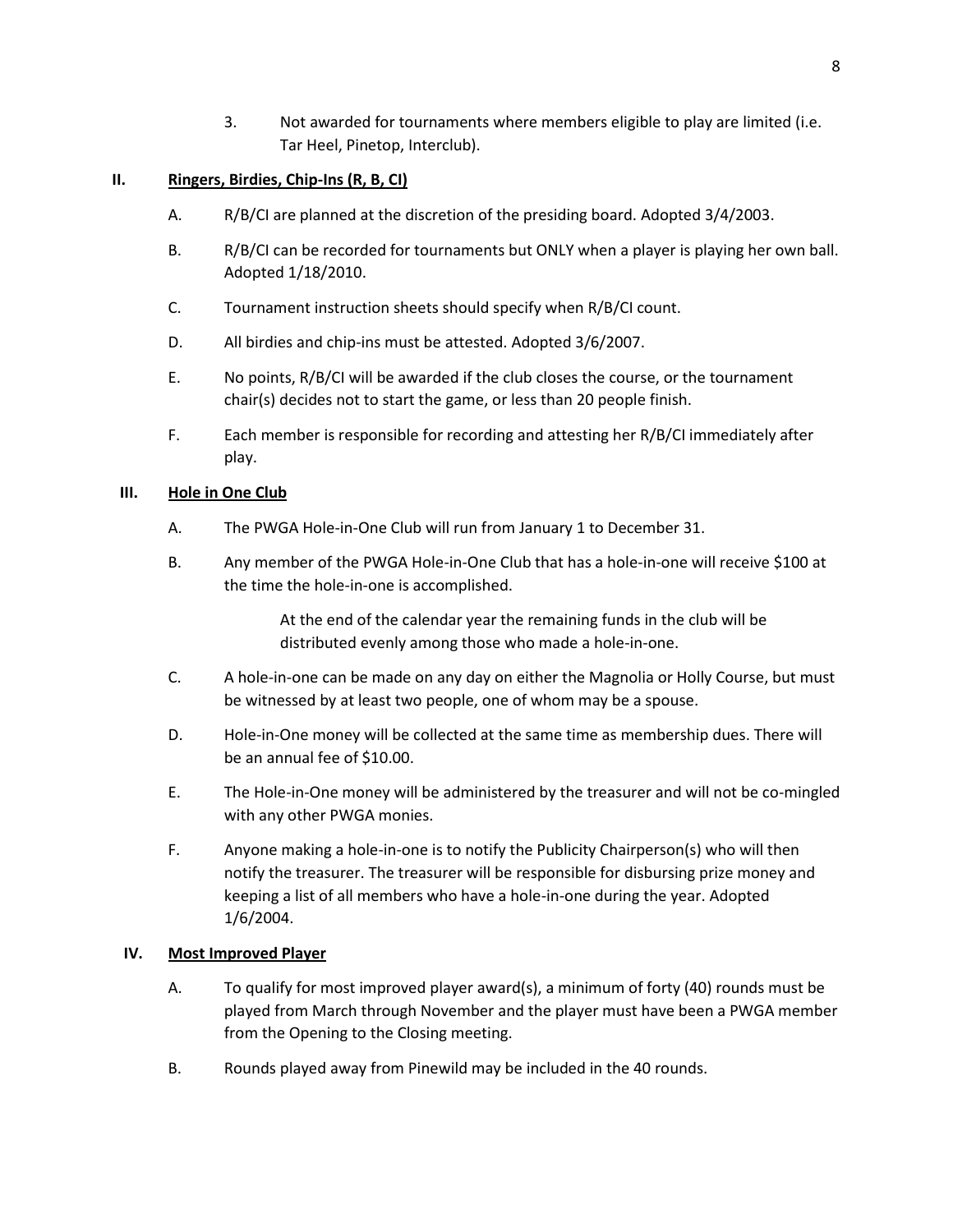C. To be awarded "Most Improved", a member needs to play eight (8) play days during the PWGA Season.

# **Section Five: Additional Tournament Play**

## **I. Pinetop Tournaments**

- A. Pinetop currently consists of six (6) local clubs which play monthly April through September.
- B. Players must be members of the PWGA.
- C. Each club may send 12 players who play for points and prizes and 4 alternates who play for prizes only.
- D. If more than 12 players sign up, a lottery is conducted to determine the first 12 players who will play for points and prizes. The next 4 players will be alternates who will play for prizes, but can substitute and play for points and prizes if one of the original 12 players cancels. If there are additional golfers, they will be alternates who will play for prizes only as long as the Host Club can accommodate more than 16 golfers.
- E. The Signup sheet will be posted approximately 4-6 weeks before the tournament. The list of entrants must be sent to the Host Club 10 days before the playdate.
- F. Checks must be in 18 Hole Lock Box by the due date noted on the Pinetop Invitation.
- G. One week cancellation notice is required to receive a refund of entry fee (date noted on the invitation).
- H. Course handicap is limited to 40 or less.
- I. In case of inclement weather, each club has an Inclement Weather Policy for golf that will be invoked if needed. All clubs are contacted and the majority must agree to cancel. However, in all cases, lunch will be served (usually at 12:30) and it is encouraged that you attend. The Host Club has already ordered the food and the cost of lunch is included in the entry fee.

### **II. Pinetop Chairwoman**

- A. Shall request Pinewild playing date with Club Manager (Chris) in the fall before the calendar for the following year is finalized.
- B. Shall attend Fall and Winter meetings with Officiating Club and obtain all pertinent information regarding all playdates and notify Tournament Chairs as well as Chris to get them on the calendar.
- C. Shall post invitation with times, dates and information regarding the upcoming tournament.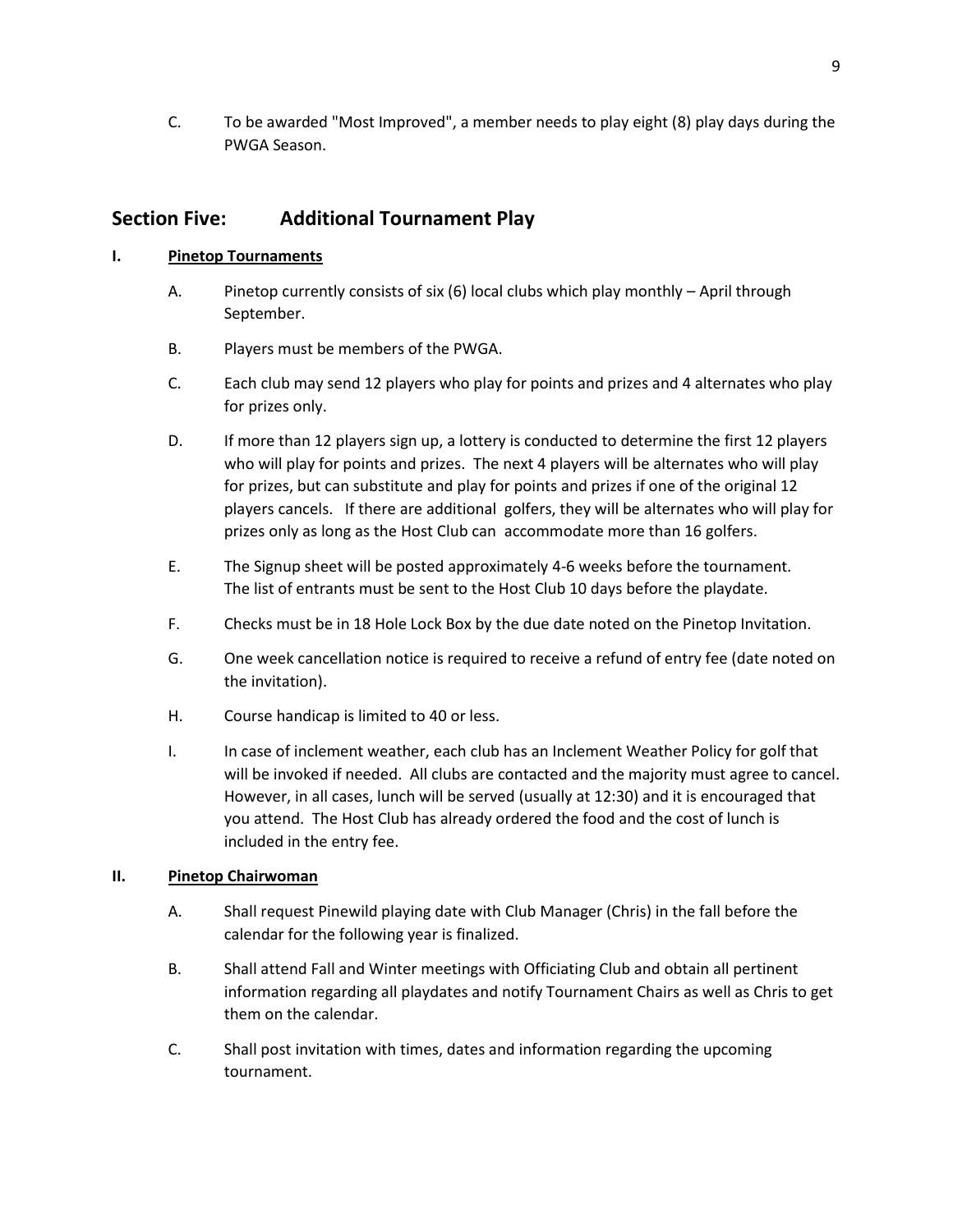- D. Shall be responsible for submitting appropriate paperwork and fees to the Host Club and Treasurer 10 days before the playdate.
- E. Shall maintain records of tournaments.
- F. Shall coordinate Pinewild tournament with Pro Shop and arrange luncheon.

### **III. Inter-Club I & II Team Matches**

- A. All PWGA members may participate in Team Play. Current handicap must be 25.0 or less for Interclub I and 30.0 or less for Interclub II.
- B. A minimum of eight rounds must be played/posted on player's home course(s) in the current year prior to the week before the first team match she plays. Additionally, a minimum of two rounds (at least one on the player's home course(s) must be played/posted in the four weeks before the week that the Team is chosen.
- C. The eight (8) PWGA members with the lowest indexes of those who sign up indicating availability will comprise the Interclub I team.
- D. The next eight (8) PWGA members with the lowest indexes of those who sign up indicating availability will comprise the Interclub II team. Adopted 2/2006.

## **IV. Inter-Club I & II Team Match Chairwomen**

- A. Shall obtain tee times and dates for Pinewild match with the Pro Shop a year in advance.
- B. Shall contact the clubs involved and give them Pinewild's cart cost and tee times.
- C Shall post sign-up sheets for each match three weeks prior to the match. The sign-up sheet will be taken down one week before the match. Once teams have been selected, everyone who signed up will be notified by email.
- D. Shall maintain records of matches.

### **V. Tar Heel Women's Golf Association**

- A. Sign-up sheet will be posted approximately three (3) weeks before the tournament.
- B. You may sign up for a friend. However, a check must accompany sign-up to be eligible.
- C. Individual play with a maximum USGA 32.9 index.
- D. Tournament fee (including cart fee) will be refunded only if a player notifies the host club of cancellation 72 hours prior to day of play.
- E. A lottery will be conducted in the event a tournament is oversubscribed.